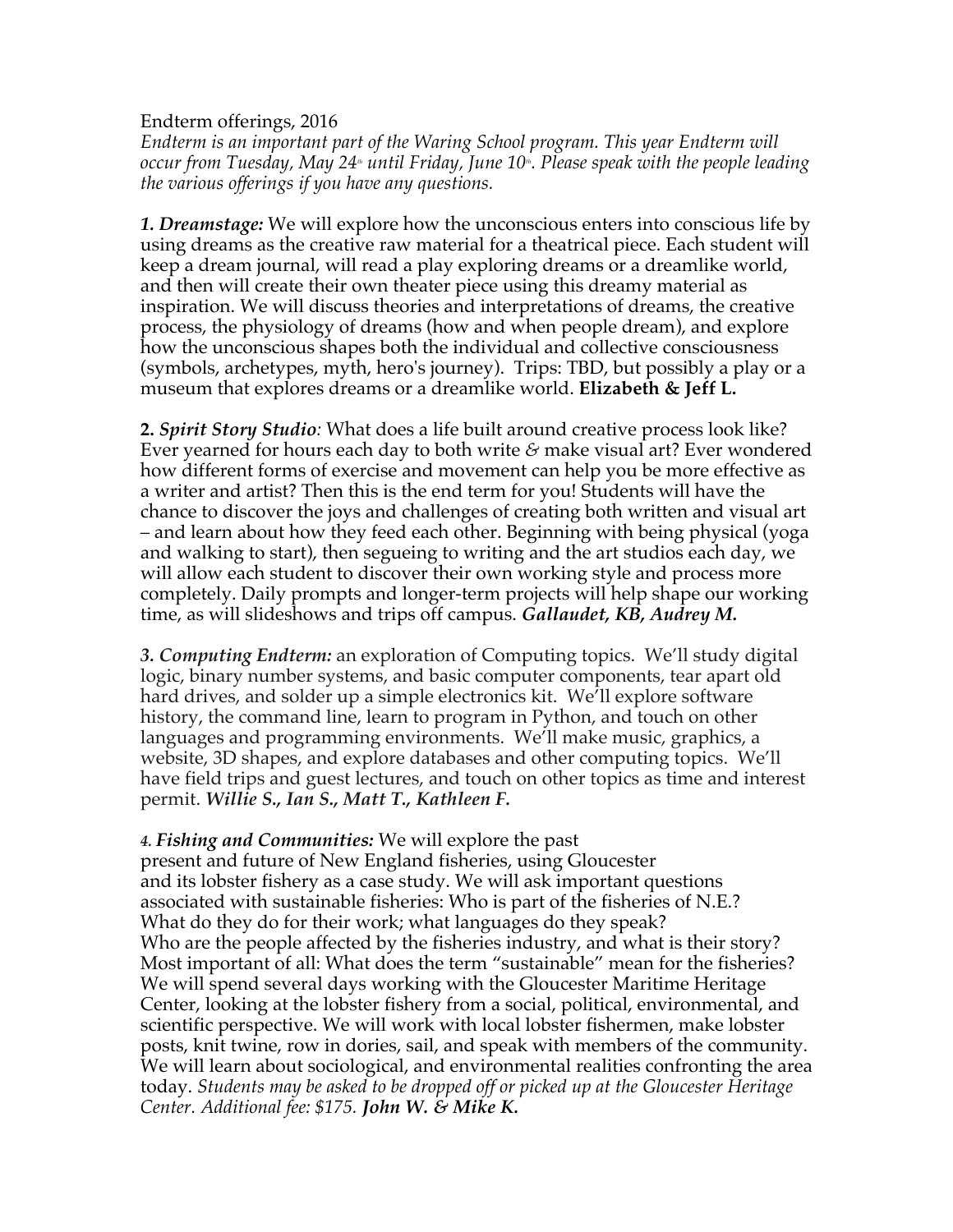*5. Waring Downtown*: We will knit together Waring School and the City of Beverly with the hope that we will know more about the community we inhabit and that Beverly will know more about us. Our daily home will be a storefront adjacent to the Cabot Theater, and we will start and end most days there. (Our hours will be 10 a.m. to 6 p.m., most days, and we will have "tea" each afternoon.) There may also be evening options. We plan to turn the storefront into a downtown center for all ages with: a makers space, an art gallery, a classroom, a performance setting, a store for Waring "goods", a drop-in center for locals, and more. On at least two days we plan to "commute" into Boston, as many Beverly citizens do, and work with members of the Boston Hotels Workers Union. We will also work with children at the Pathways Program and other community organizations. Optionally, we would like to participate in the Beverly ArtsFest on June 18<sup>th</sup>. *Additional fee* \$50 for CORI check. **Jim, Sarah C-L**, *Ronnie C.*

6. **Extreme Gear-Head II: An Introduction to Basic Auto Mechanics:** Ever wondered how a car works? Ever wanted to take one apart or to do car repairs? Begin the lifelong process of auto mechanics while also learning some basic physics and engineering. Our main project will be to work on a 1985 Mercedes 300d under the guidance of Anna Marie Smith, part- time auto mechanic. The vehicle was donated to Waring. We'll rebuild parts of it and plan to auction it off to help raise money for Waring. We'll look at the history of cars, and also take at least one trip to a car museum. Visits to other car-related sites are planned. No experience necessary, but you must be prepared to get dirty, obey safety instructions, and work hard. A full set of work clothes is required and needs to be provided by the student and will likely consist of work gloves, protective eyegear, closed-toed shoes, and coveralls. (Specifications will be given closer to the start of Endterm.) *Anna Marie S., Julie C.*

*7. Oikumene***, or the way people live, enjoy, produce, and make much within a local habitat: How to know, make, and grow our local economy in Beverly and Cape Ann in the tradition of the so-called cottage industry:** We will study how to enjoy, support, and benefit from local culture and how to contribute positively and productively to the same. We will re-roof and repair the Pottery Shed, cook and eat locally harvested food, make instruments and play music, read and write what locals read and write, stitch and mend our own clothes, make block prints and other crafts and sell them at a market, walk the length of Cape Ann in only the woods from Beverly to Gloucester (an overnight camp-out is part of this experience), visit local, urban farms and talk with people who make our local habitat an ecologically and economically sustainable enterprise. What do you mean when you say you know the place you live? What does it feel like to work where you live? How can you eat, think, make and produce from local materials goods to barter, sell, and exchange within your local community? We will explore the power and potential of the historic culture of the cottage industry, the original means of living locally while living well. *Joshua, Stéphanie, Tony, Edith*